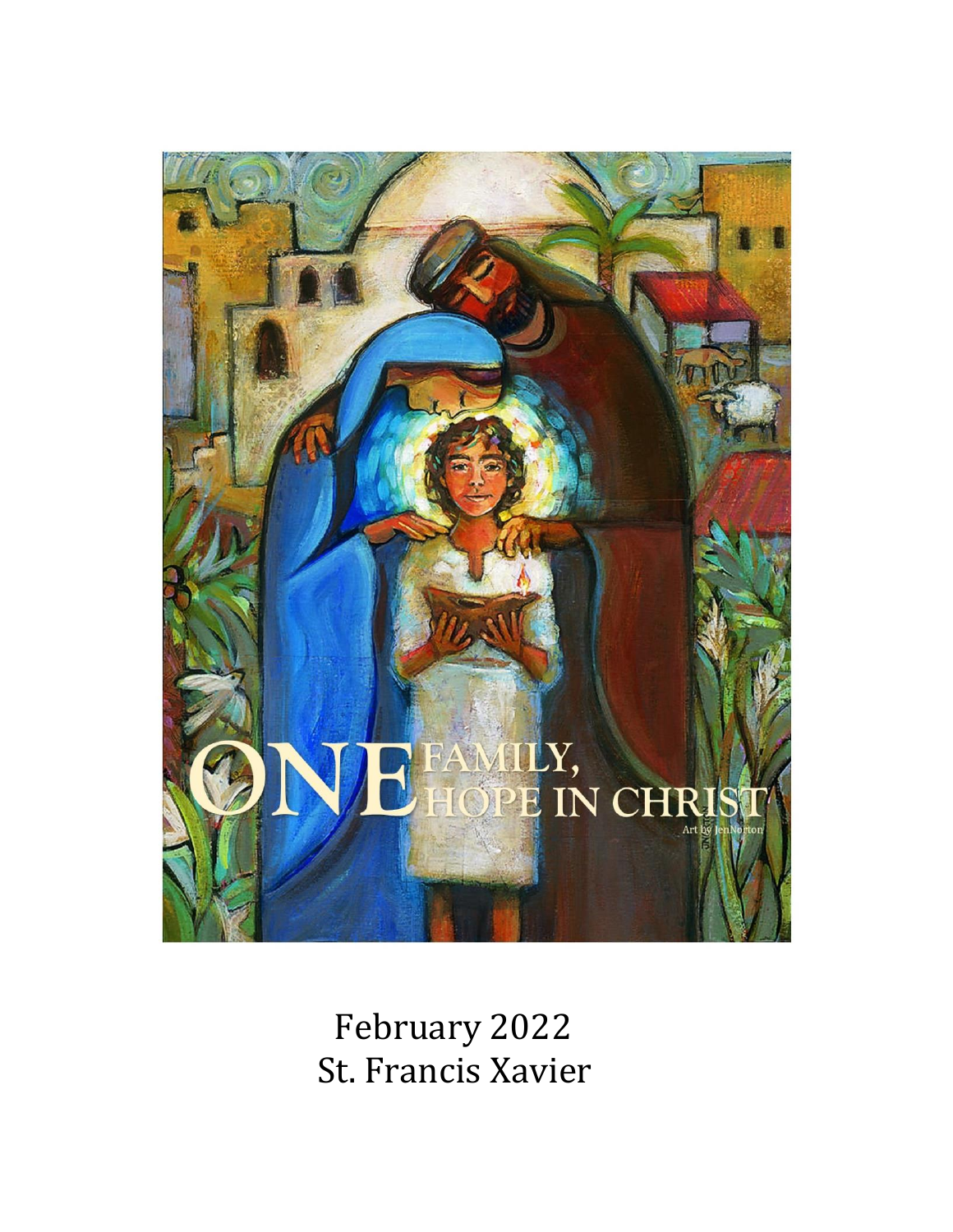# School Newsletter

This is one of my favourite times of the year. After months of dreariness with short days and long periods of rain, not to mention the seemingly endless darkness, we begin to notice more and more daylight as we slowly inch towards the promise of springtime.

As we move past the halfway mark of this school year, let us all take stock of the many blessings we share as a school community and celebrate them every chance we get. This community has accomplished many things. We must stay focused on our common goal: to make St. Francis Xavier School a caring community of learners committed to excellence in learning, growing as people, and growing in faith in God.

## **Personal items**

Now that we have officially reached the halfway point in the school year, it is an excellent time to check over your child's school uniform items to make sure the things they have belong to them. Check the tags, especially on your child's uniform sweater. Also, please take a moment to check the Lost and Found.

#### **Parent Supervisors**

One of the aspects that is a vital part of making our school community so wonderful is the involvement of the parents with supervision in and outside the building. A reminder to parents that your role as a supervisor is to help monitor all students throughout the day, not just your child(ren). Please circulate through your zone and observe the classrooms. The students need to see that you are there. Please refrain from taking pictures or videos.

## **Chinese New Year - Welcoming the Year of the Tiger**

Information regarding Chinese New Year celebrations has been sent out. On Friday, January 28, videos of performances were filmed and again on Tuesday, February 1. Performances will be posted on SeeSaw for you to view.

#### **Catholic Educators' Conference/Family Day/Ash Wednesday/Spring Break 2022**

The school will be closed Thursday and Friday, February 17-18. This will be followed by the Family Day holiday on Monday, February 21.

Ash Wednesday will be Wednesday, March 2. Mass will be held at 9:00 am.

Spring Break this year will begin on Friday, March 11. We will have a Noon Dismissal that day. The school will reopen on Monday, March 28.

## **Extended Vacation Requests from Families during the School Year**

A reminder to all parents that it is the school's policy not to support extended vacations during the school year. Teachers are not expected to provide assignments before or after or give any make-up tests. It is the parent's responsibility to teach material missed. Students will be marked absent during the duration away from school.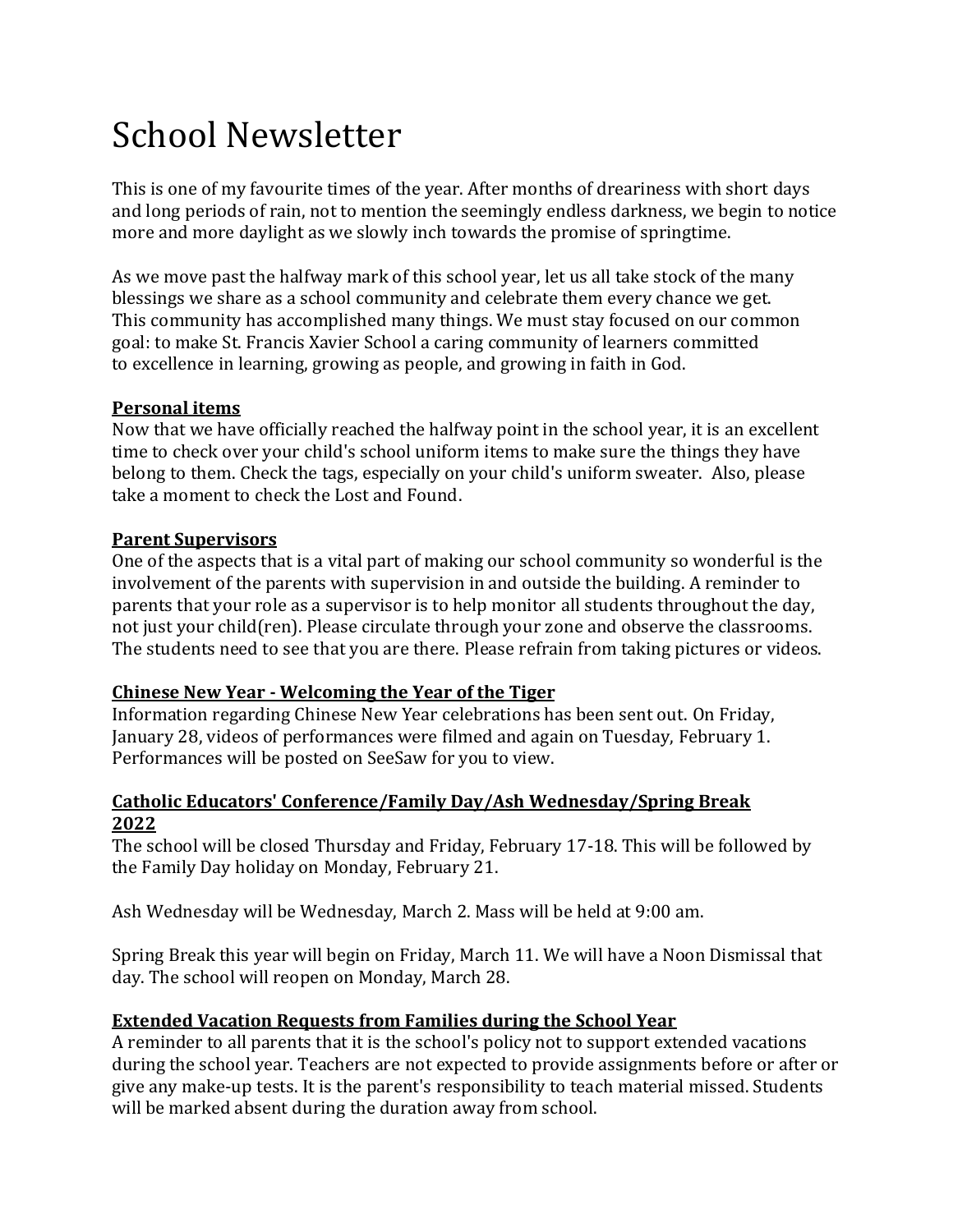#### **Re-Registration**

**Re-registration forms for the 2022-2023 school year were due January 27.** All reregistration forms can be handed into the office starting on Monday, January 31  $\cdot$ . Parents must return the documents and cheques to the office. Please do not send them with students.

Here is the schedule for returning your forms:

Last name **A-Chow** Monday, January 31 from 9:00 am to 10:00 am; 2:00 pm to 4:00 pm

Last name **Chu-Kwong** Tuesday, February 1 from 9:00 am to 10:00 am; 2:00 pm to 4:00 pm

Last name **Lai-Ly** Wednesday, February 2 from 9:00 am to 10:00 am; 2:00 pm to 4:00 pm

Last name **Ma-Tham** Thursday, February 3 from 9:00 am to 10:00 am; 2:00 pm to 4:00 pm

Last name **To-Z** Friday, February 4 from 9:00 am to 10:00 am; 2:00 pm to 4:00 pm

#### **The school will not accept any early or late forms. Forms that are sent to school with students will be returned. Failing to hand in your documents on time could jeopardize your place in the school for next year.**

#### **Running Club News**

Getting outside as much as possible has been a popular piece of advice given throughout this pandemic to improve our mental well-being. Children significantly benefit from outdoor play, particularly when unstructured. Creativity, decision making, executive function development, risk assessment, and social-emotional skills are some of the benefits of playing outdoors, not to mention an appreciation and love for nature. The following are helpful links that will inspire you and the kids to get out there and have some fun. <https://www.outdoorplaycanada.ca/>

<https://activeforlife.com/how-to-dress-for-the-weather-in-every-season/> <https://outsideplay.ca/> <https://www.cbc.ca/natureofthings/episodes/the-power-of-play>

<https://www.cpha.ca/unstructured-play>

## **Green Club News**

Often we are overwhelmed about how we as individuals can stop climate change. Writing corporations and companies to make more sustainable choices takes time and effort but can make a difference. However, if you are short on time, you may consider joining together with others to make a bigger impact. Signing petitions, driven by reputable environmental organizations, such as **Stand.earth, climatehero.typeform.com**, and **wedonthavetime.org,** are great places to start. You will get a lot of emails with